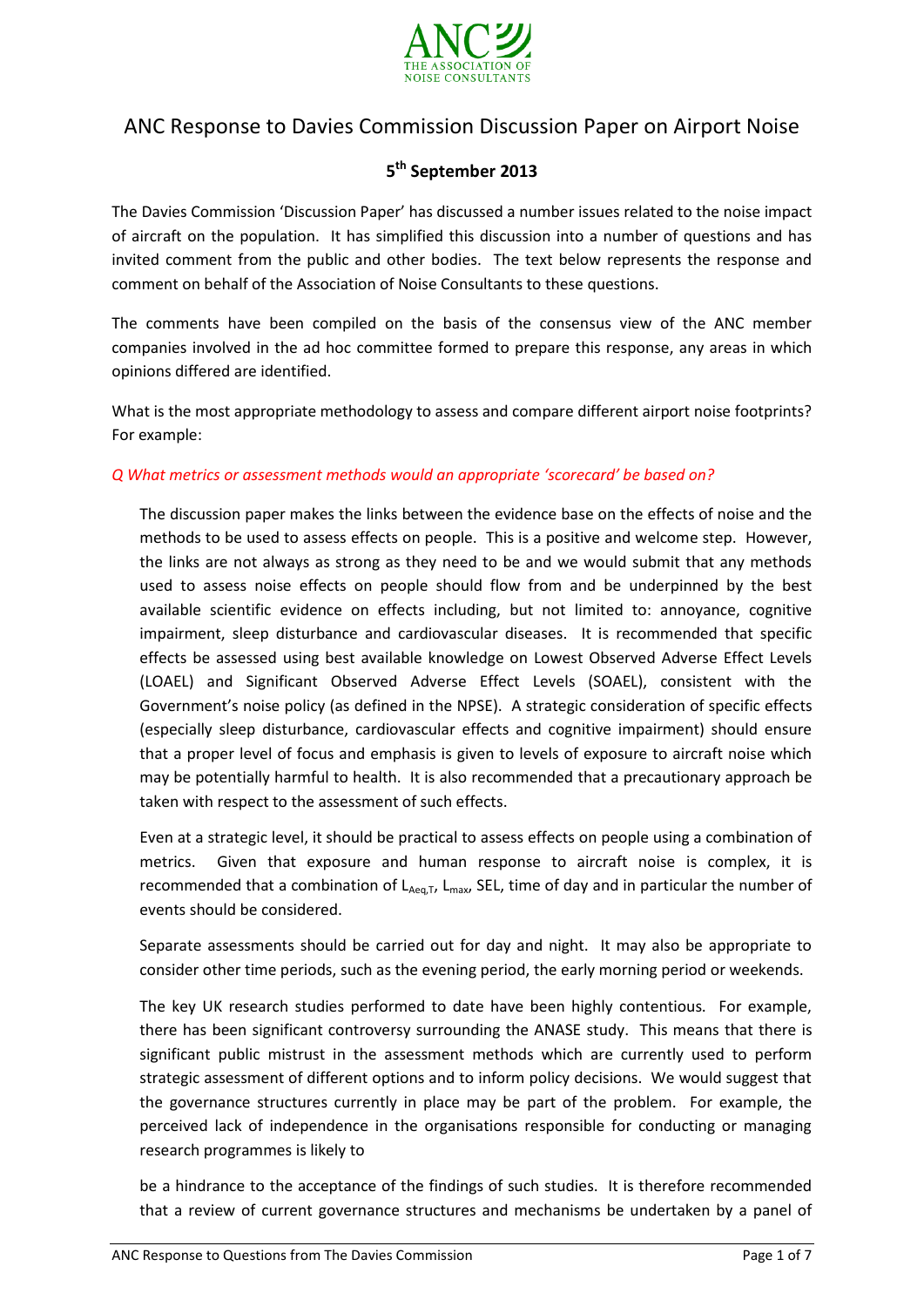

independent experts with a view to making recommendations about possible improvements to the governance structures and systems currently employed.

### *Q To what extent is it appropriate to use multiple metrics, and would there be any issues of contradiction if this were to occur?*

Multiple noise metrics would allow different effects of aircraft noise to be appraised.

Multiple non-acoustic metrics appear useful in communicating noise effects to the public. An Apparent contradiction might arise as the spatial dispersion of different noise metrics might be different e.g. the contours for  $L_{Aeq,T}$  related to annoyance, may be a different size or shape to those for SEL or  $L_{Amax}$  for sleep disturbance.

# *Q Are there additional relevant metrics to those discussed in Chapter 3 which the Commission should be aware of?*

It is recommended that a suite of supplementary metrics be considered to support the communication of findings of the potential effects of aircraft noise. These are set out in the table below [supplemental metrics]. However, it is recommended that the information provided in the discussion paper is not sufficient to make clear recommendations about communicating the effects of aircraft noise. It is recommended, therefore, that a work programme be undertaken to review current best practice on the communication of noise effects and that the results of this review be used to effectively road test any supplementary methods. This may include appropriate pilot studies.

Furthermore, recent innovations have been made in the communication of effects using auralisation (verified sound demonstrations). It is recommended that the potential of such techniques be explored.

| Supplemental<br>Metrics $-$<br>Public<br>Communication | <b>TA</b>                 | Time Above Noise Metric: The<br>amount of time that noise levels are                         | Minutes/day Daily |                                                 |
|--------------------------------------------------------|---------------------------|----------------------------------------------------------------------------------------------|-------------------|-------------------------------------------------|
|                                                        | <b>NA</b>                 | Number of Events Above Noise<br>Metric: the number of noise events                           | Events/day        | Daily                                           |
|                                                        |                           | Flight Paths   Indication of flight "corridors" i.e.<br>where to expect aircraft over flight | Day               | Show different<br>airport modes                 |
|                                                        | Respite                   | Opposite of TA – time when aircraft<br>noise less than a specified level                     | Minutes/day       | Daily                                           |
|                                                        | No of<br><b>Movements</b> | No of aircraft                                                                               | Day               | Show different<br>airport modes<br>of operation |

#### *Q What baseline should any noise assessment be based on? Should an assessment be based on absolute noise levels, or on changes relative to the existing noise environment?*  average

It is recommended that use of both methods be considered. For example setting a lower absolute limit, below which effects are not expected to be significant and above which, use the changes relative to the existing noise environment. This also it depends on the effect being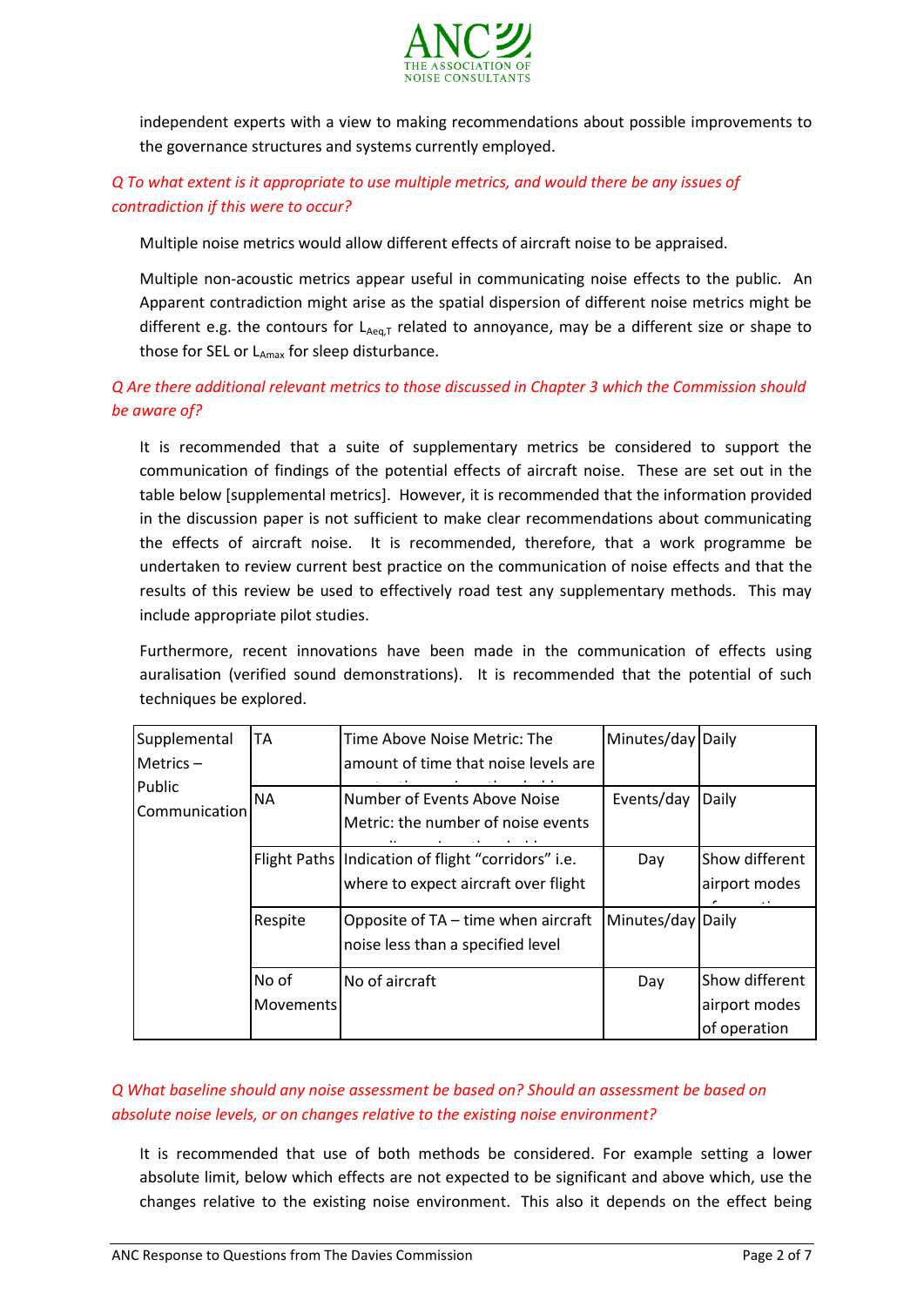

considered e.g. Annoyance – changes relative to baseline; Sleep disturbance – Absolute noise levels.

Any such assessments should be underpinned by the best available scientific evidence and, where possible, scientific consensus. There is a growing body of evidence and consensus about the combined effects of noise and this evidence should be reviewed and considered. This includes the combined effects on sleep resulting from exposure to different sources of transportation noise. These combined effects were debated at some length at the Heathrow Terminal 5 Inquiry. It is recommended that the evidence submitted to and any lessons which were learned from that inquiry, be used to inform the current consideration of aircraft noise in mixed noise environments. In the absence of robust studies it is suggested that the possibility of additive effects cannot be ignored.

For aircraft noise is it suggested that single source assessment of aircraft noise, supplemented by consideration of evidence on combined effects, would be a robust approach.

#### *Q How should we characterise a noise environment currently unaffected by aircraft noise?*

First, it would be necessary to establish why a noise environment currently unaffected by aircraft noise requires characterisation. This may relate to the potential introduction of aircraft noise to an area first the first time (eg the construction of a new airport, or large scale rerouting), in which case it will be important to capture all data which could be relevant in comparison with the potential metrics described above. Particularly relevant to the TA and respite concepts would be the statistical distribution of ambient noise levels over extended time periods, including seasonal variations.

To facilitate an informed multi-metric approach, the character of the noise environment should be described using as wide a range of noise indices e.g.  $L_{Amax,T}$ ,  $L_{A10,T}$ ,  $L_{Ae0,T}$  and  $L_{A90,T}$  for day, evening and night, as possible.

# *Q How could the assessment methods described in Chapter 4 be improved to better reflect noise impacts and effects?*

Consider a wider range of effects than at present e.g. annoyance, speech interference (indoors and outdoors), sleep disturbance, impacts on children's cognitive development and direct health effects.

As well as modelling airport operations averaged over a range of modes, also show the predicted noise propagation under the specific modes of operation.

Use supplementary indices such as:-

- Flight Paths
- Aircraft movement numbers
- Respite between aircraft movements
- The number of aircraft above a specified noise level
- The total amount of time above a specified noise level

It is recommended that risk assessments be carried out for sleep disturbance using best available exposure response relationships including dose-response relationships for noise induced awakenings. This should include consideration of the work reported by Basner et al.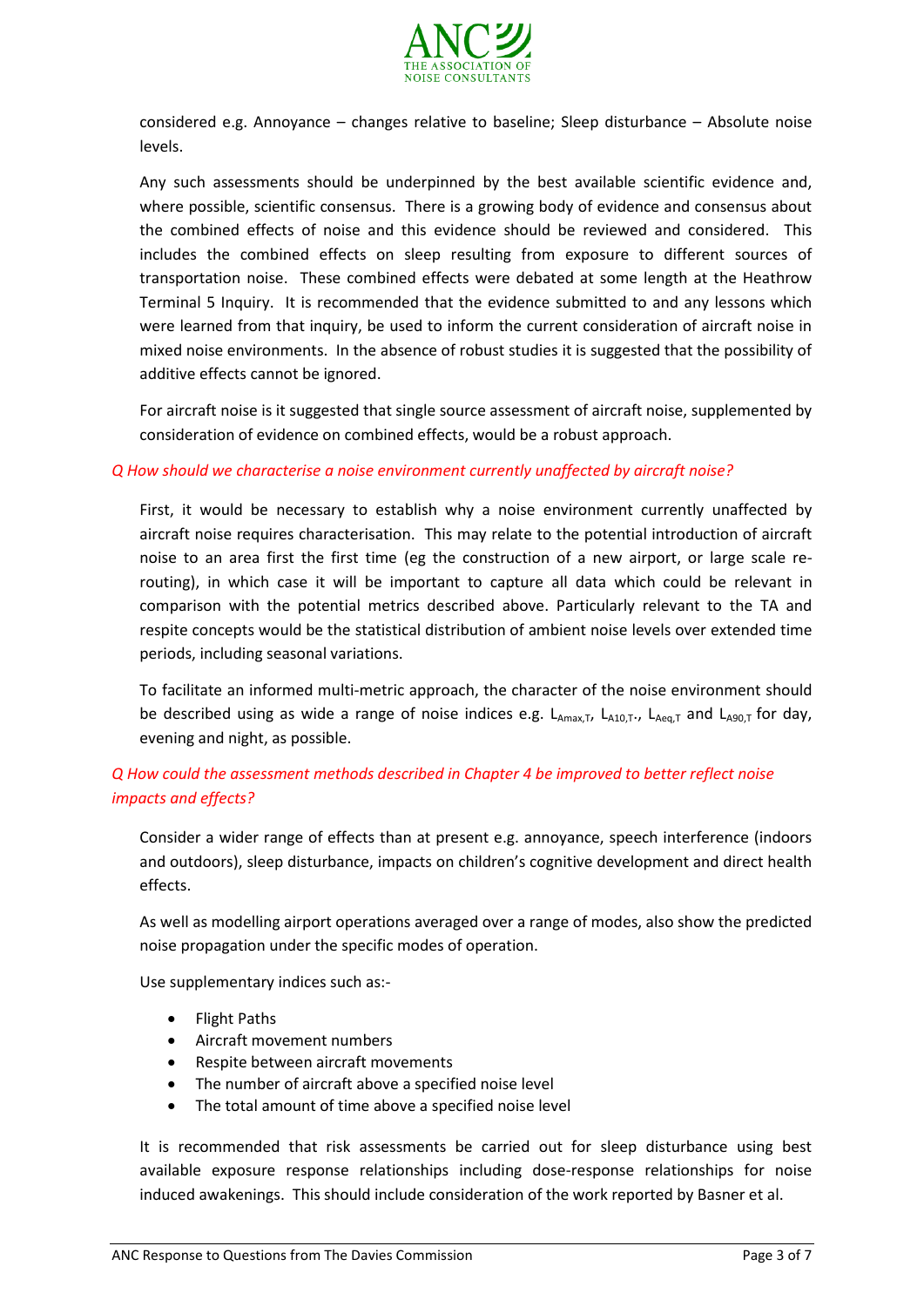

#### *Q Is monetising noise impacts and effects a sensible approach? If so, which monetisation methods described here hold the most credibility, or are most pertinent to noise and its various effects?*

Monetising noise impacts could be useful for comparison of different options for managing the noise from an airport and for the evaluation of the cost benefit or cost effectiveness of the proposal. i.e. rating the noise impacts against socio-economic benefits and health impacts. Doing so allows the benefits and dis-benefits of decision making to have a value related to society's willingness to pay for these effects. This provides "standardisation" of different effects and brings more rigour to the balancing of adverse with beneficial effects in the decision making process which can be particularly helpful where resources are limited, and where choices must be made across different policies i.e. economic, health and environmental policies. Providing a stated preference approach to valuing noise is preferred as the concept as it appears more credible and easier to articulate than hedonic pricing.

Experience with Land Compensation claims, has, however, shown what a difficult concept monetising is, when valuing an inanimate object such as property affected by increases in individual's sensitivities to noise is complex.

### *Q Are there any specific thresholds that significantly alter the nature of any noise assessment, e.g. a level or intermittency of noise beyond which the impact or effect significantly changes in nature?*

The NPSE clearly states that Significant Observed Adverse Effect Levels -SOAELs should be avoided as far as possible within the context of Sustainable Development. It is likely, therefore, that the effects on people will be unacceptable if a SOAEL is significantly exceeded. Consequently, in line with NPSE, LOAELs, SOAELs, thresholds of significant harm in terms of human health and quality of life should be established to inform the strategic assessment of different airport expansion options. In addition, the number of aircraft movements over a specific period especially at night is considered to have a significant bearing on effects.

### *Q To what extent does introducing noise at a previously unaffected area represent more or less of an impact than increasing noise in already affected areas?*

This will obviously depend upon the circumstances and the degree to which areas are already exposed to aircraft noise, especially at levels above SOAELs and thresholds where significant harm in terms of human health and quality of life might be expected. Health Impact Assessment techniques should be used to assess the extent to which noise, at in a previously unaffected areas, represents more or less of an impact than increasing the noise in already affected areas.

In broad terms, policy in the NPPF and NPSE suggests that avoiding or minimising adverse health effects in already noisy locations would normally outweigh avoiding or minimising impacts on the amenity or ecological value of relatively quiet areas, where the choice is between introducing noise to a previously unaffected area, or increasing noise in already affected areas.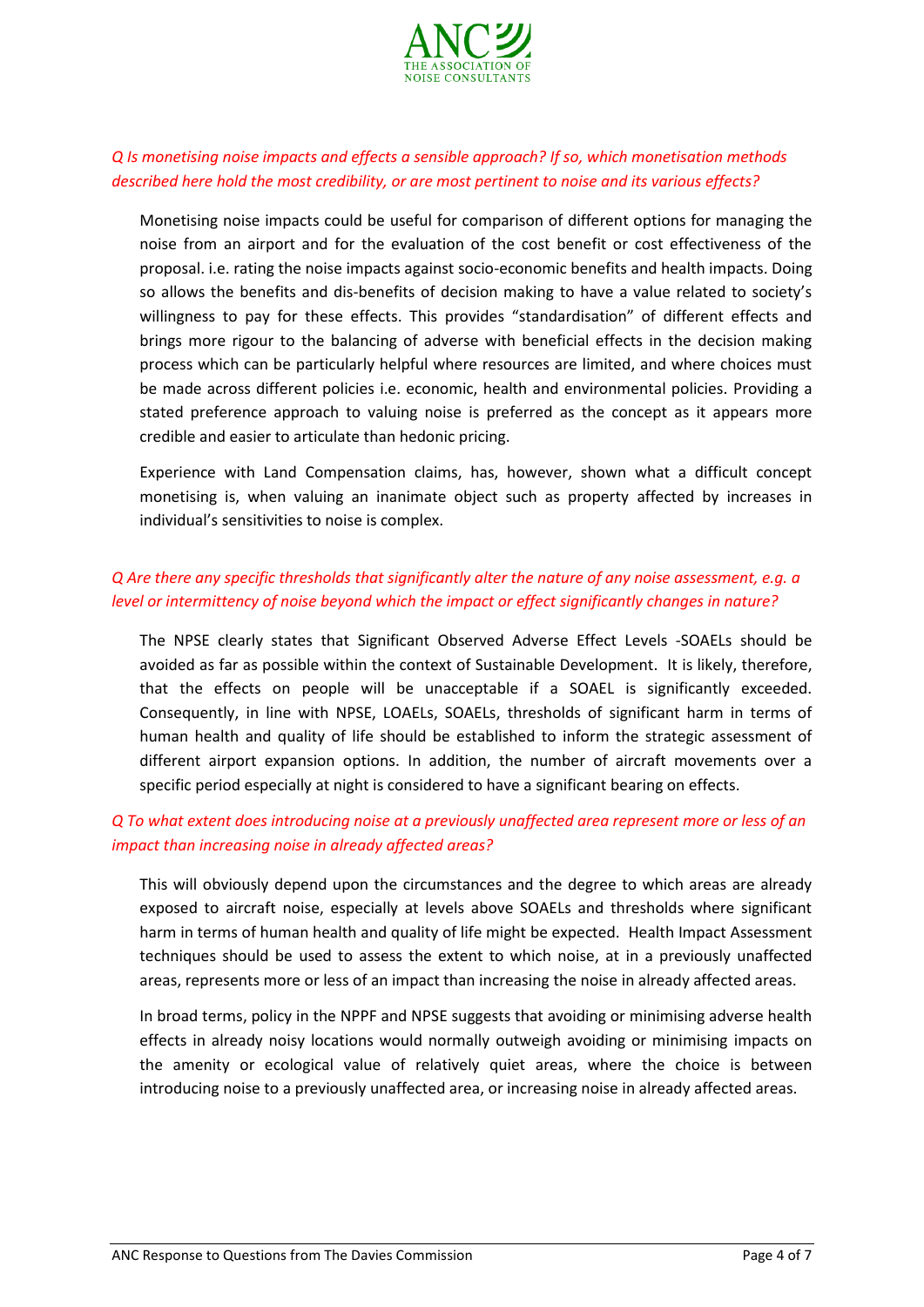

### *Q To what extent is the use of a noise envelope approach appropriate, and which metrics could be used effectively in this regard?*

Noise envelope approaches may be useful depending upon the circumstances. However, it is likely that sole reliance on LAeq,T contours will be limited. Because the link between exposure and the response to aircraft noise has been questioned by the ANASE findings, it may be necessary to define the envelope using a combination of LAeq,T, Lmax, SEL, number of events and time of day. Controls that include the maximum permitted number of persons in each noise contour between 50 and 75 dB  $L_{Aea,T,16h}$  are also considered to be appropriate

As noted above auralisation (verified sound demonstrations) could play a valuable role in facilitating stakeholder input to defining and accepting any envelope set. It is recommended that the potential of such techniques be explored

### *Q To what extent should noise concentration and noise dispersal be used in the UK? Where and how could these techniques be deployed most effectively?*

Where practicable, noise concentration over less sensitive localities should be promoted that is to maximise use of noise preferential routes. Where this isn't practicable we should still aim for noise concentration affecting the least number of persons practicable; and put in place local mitigation schemes e.g. noise insulation, and compensate existing noise sensitive land occupiers for loss of amenity as appropriate. The control of development to prevent creep of noise sensitive land use into areas affected by high levels of aviation noise e.g. > 69 dB LAeq, 0700 to 2300 hours should be avoided.

### *Q What constitutes best practice for noise compensation schemes abroad? and how do these compare to current UK practice? What noise assessments could be effectively utilised when constructing compensation arrangements?*

There are airport noise insulation schemes in place at all of the principal airports in England, including Heathrow, Gatwick, Stansted, Birmingham and Manchester. Many regional airports also operate such schemes. The majority of the schemes are daytime only with the qualifying criteria ranging from 55 dB LAeq 16h at East Midlands airport to 69 dB LAeq 16h for Heathrow. At the three airports which operate night-time insulation schemes (all are SEL based), Heathrow and Gatwick have set a qualifying level of 90 dB(A) SEL, whereas Bristol is 82 dB(A) SEL. The table below provides a snapshot of International airport noise insulation schemes NB: this is a sample of schemes accessible via the internet in 2009.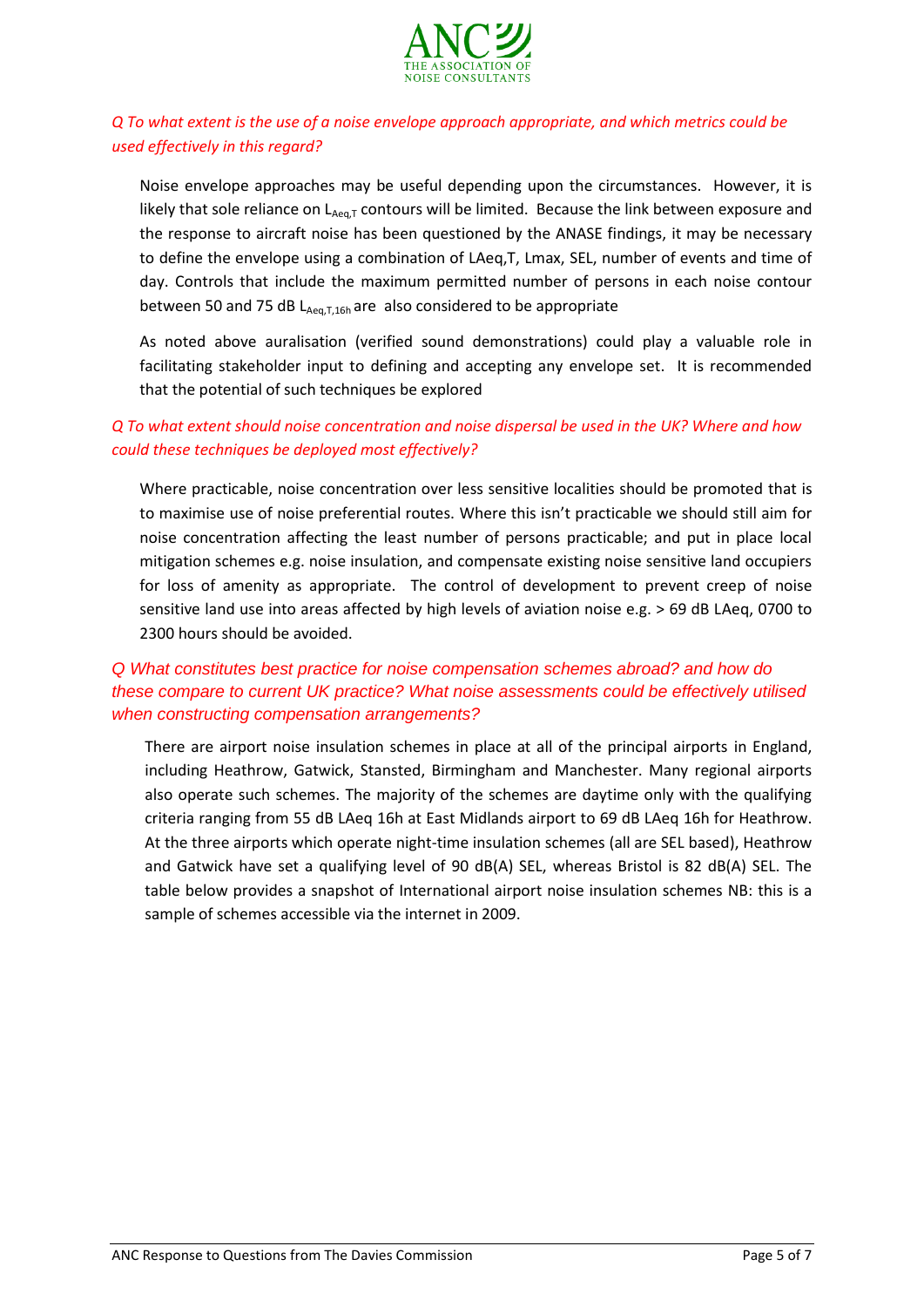

# **International Airport Noise Insulation Schemes (2009)**

| <b>Airport</b>       | <b>Qualifying Criteria</b>                                                                                                                                                                                                                                                                                                                                                                                                   |  |  |
|----------------------|------------------------------------------------------------------------------------------------------------------------------------------------------------------------------------------------------------------------------------------------------------------------------------------------------------------------------------------------------------------------------------------------------------------------------|--|--|
| <b>North America</b> |                                                                                                                                                                                                                                                                                                                                                                                                                              |  |  |
| JFK, La Guardia,     |                                                                                                                                                                                                                                                                                                                                                                                                                              |  |  |
| Newark               | Schools that are in or had been in the 65 dB(A) or higher $L_{DN}$ contour                                                                                                                                                                                                                                                                                                                                                   |  |  |
| Oakland Intl         | 65 dB(A) CNEL for residential properties                                                                                                                                                                                                                                                                                                                                                                                     |  |  |
| New Orleans          | 65 dB(A) L <sub>DN</sub> for residential properties                                                                                                                                                                                                                                                                                                                                                                          |  |  |
| San Diego            | 65 dB(A) $L_{DN}$ for residential properties                                                                                                                                                                                                                                                                                                                                                                                 |  |  |
| San Francisco        | 65 dB(A) CNEL                                                                                                                                                                                                                                                                                                                                                                                                                |  |  |
| Los Angeles          | 65 db(A) CNEL                                                                                                                                                                                                                                                                                                                                                                                                                |  |  |
| Seattle/Tacoma       | Sound Insulation Program, information on criteria not available                                                                                                                                                                                                                                                                                                                                                              |  |  |
| Anchorage Intl       | 65-69 dB(A) $L_{DN}$ for residential properties                                                                                                                                                                                                                                                                                                                                                                              |  |  |
| Vancouver            | L <sub>dn</sub> dB(A) 60 for continuous noise and SEL 75 for sporadic noise                                                                                                                                                                                                                                                                                                                                                  |  |  |
| Calgary              | None. Noise issues tackled through land use control                                                                                                                                                                                                                                                                                                                                                                          |  |  |
| Montreal             | None                                                                                                                                                                                                                                                                                                                                                                                                                         |  |  |
| Ottawa International | According to information provided by Transport Canada, building code<br>requirements due to the cold climate have been in place since the early<br>1970s and include solid core doors, weather stripping, double glazed                                                                                                                                                                                                      |  |  |
|                      | windows and a high rating of attic and wall insulation, so there is no need for<br>airport to have sound insulation programs.                                                                                                                                                                                                                                                                                                |  |  |
| Toronto              | No information available                                                                                                                                                                                                                                                                                                                                                                                                     |  |  |
| <b>Europe</b>        |                                                                                                                                                                                                                                                                                                                                                                                                                              |  |  |
| Schipol              | 58 dB(A) (L <sub>den</sub> ), 49 dB(A) (L <sub>night</sub> )                                                                                                                                                                                                                                                                                                                                                                 |  |  |
| Amsterdam            | 63.71 dB(A) L <sub>den</sub>                                                                                                                                                                                                                                                                                                                                                                                                 |  |  |
|                      | 54.44 dB(A) L <sub>night</sub>                                                                                                                                                                                                                                                                                                                                                                                               |  |  |
| Charles de Gaulle    | $L_{den}$ 55 dB(A)                                                                                                                                                                                                                                                                                                                                                                                                           |  |  |
| Frankfurt            | Noise insulation contours of the insulation programme are defined by a<br>combination of $L_{Aeq}$ 55 dB and a max noise level of 6 x 75 dB(A). The target is<br>to avoid noise events that regularly exceed 6 x 52 dB(A) "at the ear of a<br>sleeping person".                                                                                                                                                              |  |  |
| Dortmund             | Eligibility based on a L <sub>eq</sub> > 62 dB(A) 24 hour noise contour                                                                                                                                                                                                                                                                                                                                                      |  |  |
| Hamburg              | Exceedence of $L_{eq}$ 65 dB(A), 55 dB(A) for indoor areas                                                                                                                                                                                                                                                                                                                                                                   |  |  |
| Madrid               | 65 dB(A) L <sub>d</sub> , (L <sub>eg</sub> 0700-2300), 55 dB(A) L <sub>N</sub> (L <sub>eg</sub> 2300-0700)                                                                                                                                                                                                                                                                                                                   |  |  |
| Prague               | 65 dB(A) L <sub>d</sub> , (L <sub>eq</sub> 0700-2300), 55 dB(A) L <sub>N</sub> (L <sub>eq</sub> 2300-0700)                                                                                                                                                                                                                                                                                                                   |  |  |
| Oslo                 | $L_{DEN} > 60dB$ outdoor and $L_{Amax} > 60dB$ indoor                                                                                                                                                                                                                                                                                                                                                                        |  |  |
| <b>Australasia</b>   |                                                                                                                                                                                                                                                                                                                                                                                                                              |  |  |
| Auckland             | Existing Buildings subject to noise from aircraft operations: AIAL is required<br>to offer acoustic treatment based on Annual Aircraft Noise Contours once<br>Existing Buildings are within the $L_{dn}$ 60 dBA contour and $L_{dn}$ 65 dBA contour.<br>This includes educational facilities, registered preschools, household units,<br>child centres, hospitals, and rest homes. Offers in the $L_{dn}$ 60 dBA contour are |  |  |
|                      | 75% funded by AIAL and in the L <sub>dn</sub> 65 dBA contour are 100% funded by AIAL.                                                                                                                                                                                                                                                                                                                                        |  |  |
| Sydney               | ANEF 30 dB(A) for residences (Australian Noise Exposure Forecast)                                                                                                                                                                                                                                                                                                                                                            |  |  |
| Cairns International | None                                                                                                                                                                                                                                                                                                                                                                                                                         |  |  |
| Thailand             | Higher than NEF 40 dB(A) triggers offer of compensation                                                                                                                                                                                                                                                                                                                                                                      |  |  |
| Macau International  | None                                                                                                                                                                                                                                                                                                                                                                                                                         |  |  |
| Changi International | None. Noise issues tackled through land use control                                                                                                                                                                                                                                                                                                                                                                          |  |  |